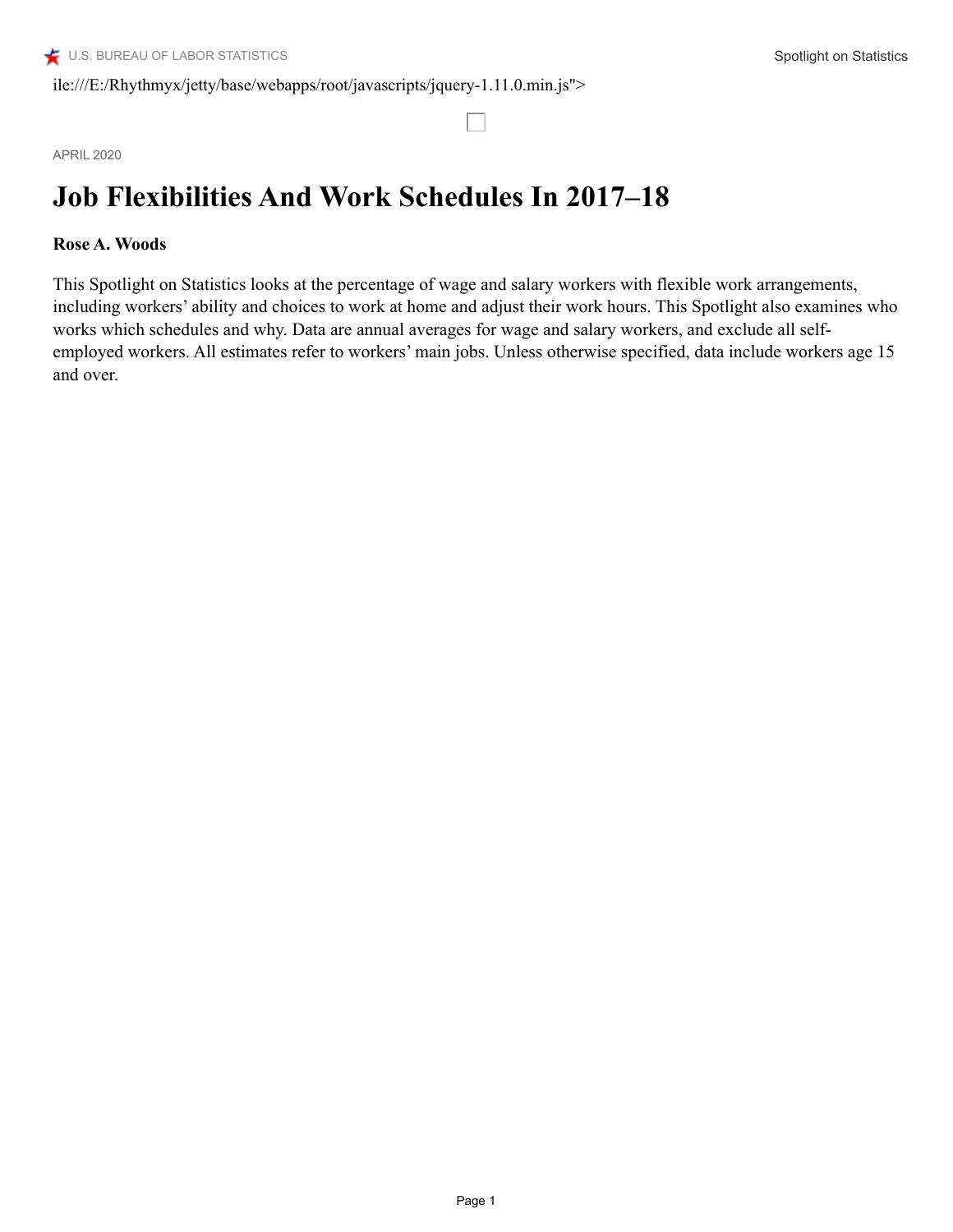# **Men and women were equally likely to work at home**

Twenty-nine percent of wage and salary workers could work at home in their primary job in 2017–18, and 25 percent did work at home at least occasionally. Fifteen percent of wage and salary workers had days they only worked at home.

Men and women were equally likely to work at home (25 percent) and to have days they worked solely at home (15 percent and 14 percent, respectively).

Thirty-two percent of Asians sometimes worked at home, a higher percentage than for Whites (26 percent) or Blacks or African Americans (18 percent).

Hispanic or Latino workers (13 percent) were less likely to work at home than non-Hispanics (27 percent).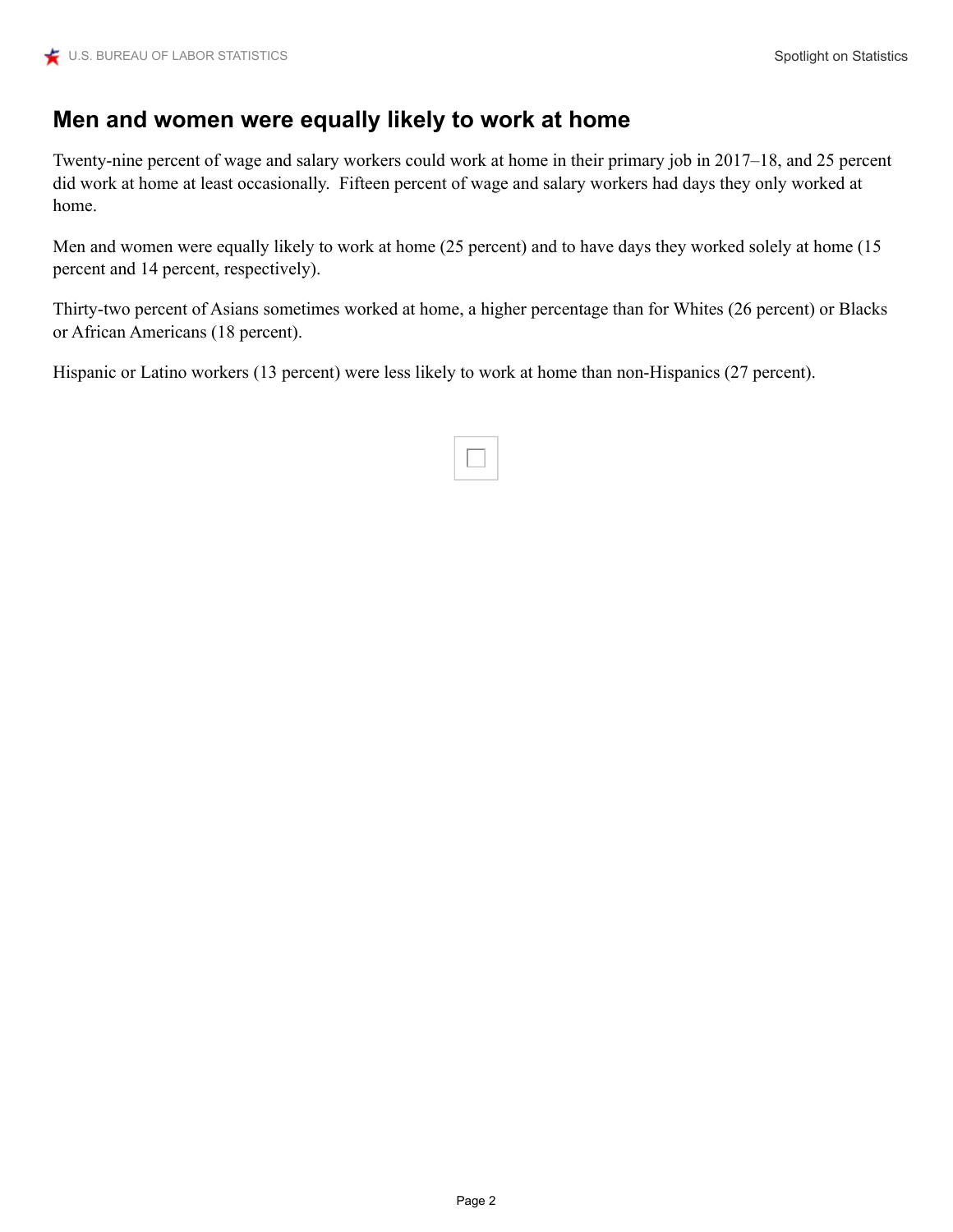# **Parents living with children were more likely to work at home**

Among wage and salary workers, parents living with children under age 18 were more likely to work at home than workers who were not parents with children at home (30 percent, compared with 22 percent).

Among workers age 25 and over, 47 percent of those with a bachelor's degree and higher worked at home at least occasionally, compared with 9 percent of workers with a high school diploma and 3 percent of workers with less than a high school diploma.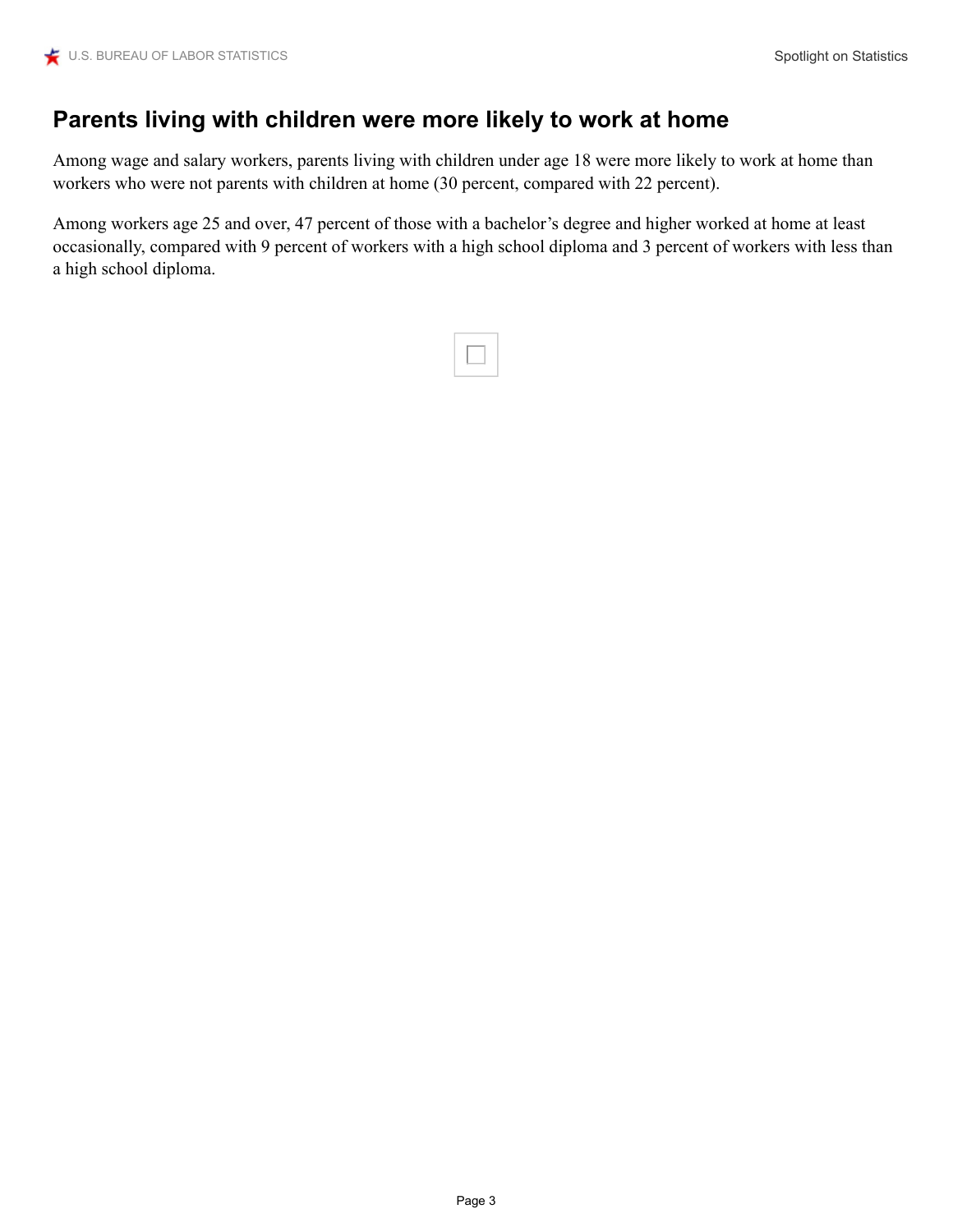#### **Workers in management, business, and financial operations more likely to work at home**

In 2017–18, about one-half (51 percent) of workers in management, business, and financial operations occupations sometimes worked at home. These workers were more likely to work at home than workers employed in other occupations. Workers in professional and related occupations were the next most likely to work at home (38 percent). Twenty-five percent of workers in sales and related occupations sometimes worked at home--the same percentage as the overall average.

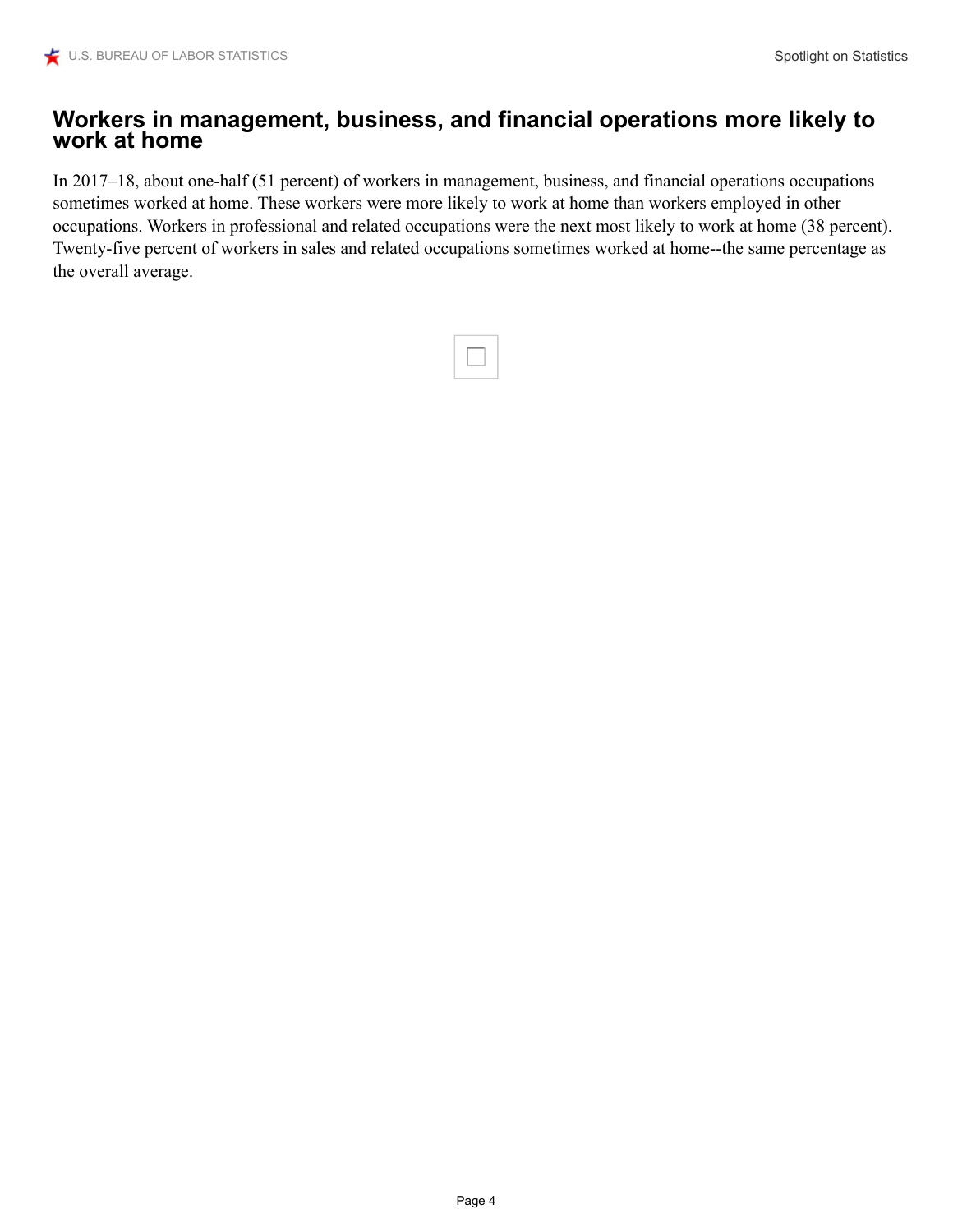#### **Parents worked at home to coordinate their work schedules with personal or family needs**

Among those who worked at home, 24 percent did so because of a personal preference, 23 percent worked at home to catch up on work, 22 percent did so to coordinate their work schedule with personal or family needs, and 16 percent did so because the job required it.

Among parents who worked at home, the number one reason for working at home was to coordinate their work schedule with their personal or family needs. Twenty-nine percent of parents who worked at home did so for this reason. Among those who worked at home and were not a parent of a child living at home, 27 percent did so because of a personal preference, while only 18 percent worked at home to coordinate their work schedule with personal or family needs.

Women were more likely than men to work at home to finish or catch up on work (26 percent, compared with 21 percent) and to coordinate their work schedule with personal or family needs (25 percent, compared with 20 percent). Men were more likely than women to work at home because of a personal preference (27 percent, compared with 21 percent).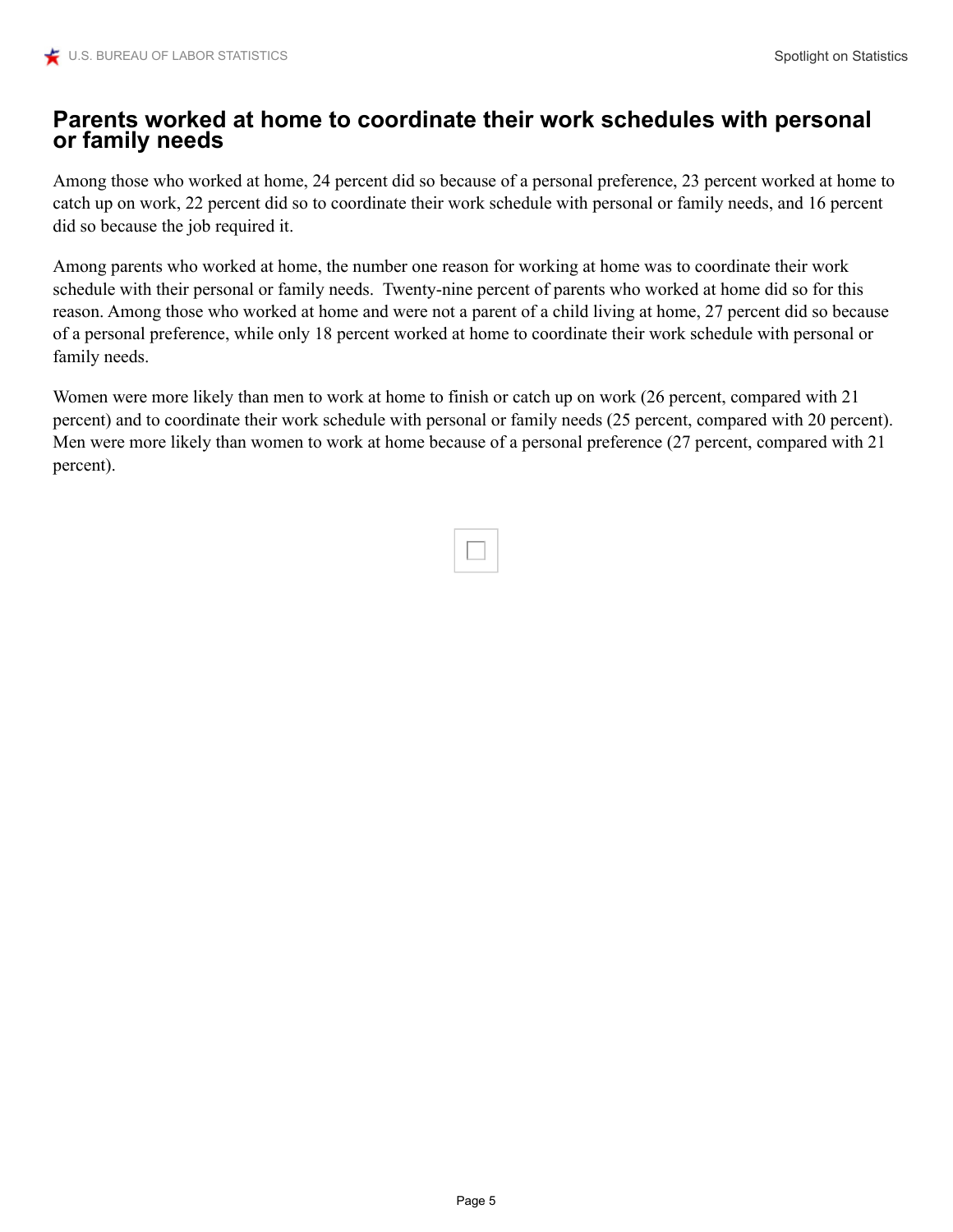#### **More than half of wage and salary workers had a schedule with flexible work hours**

Fifty-seven percent of wage and salary workers had a flexible schedule in which they were able to vary the times they began and stopped working, including 20 percent who were able to change it frequently, 26 percent who could do so occasionally, and 11 percent could vary their schedule only rarely.

Wage and salary workers who were Hispanic or Latino were less likely to have a flexible work schedule than workers who were not Hispanic or Latino—50 percent, compared with 58 percent.

Whites, Blacks or African Americans, and Asians were about equally likely to have a flexible schedule in which they could vary the times they began and stopped working.

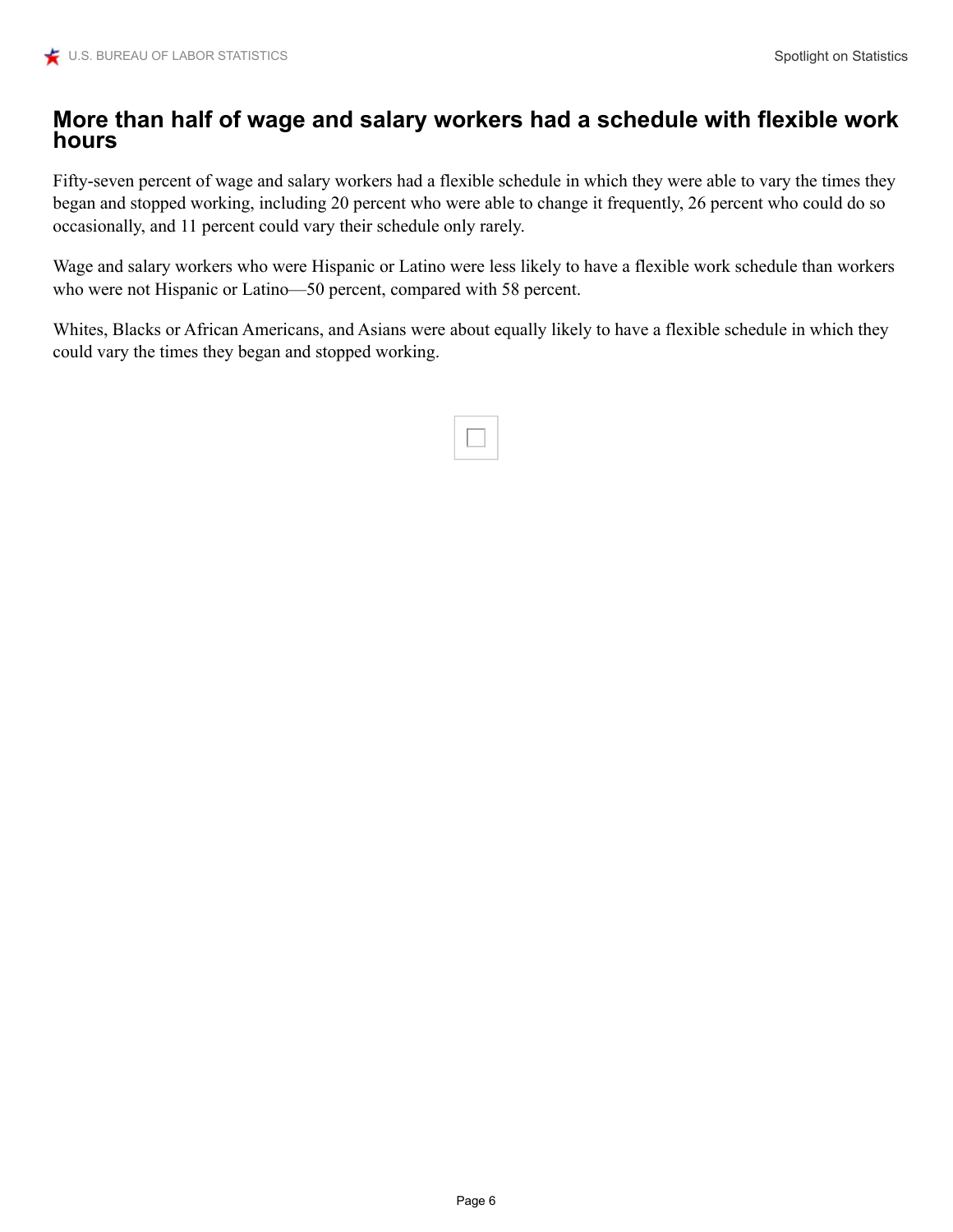#### **Public sector workers more likely to have a formal policy governing flexible schedules**

Some of the workers with a flexible schedule had formal arrangements governing their schedules. Sixteen percent of wage and salary workers had a formal arrangement with their employers that permitted this flexibility.

Public sector workers were more likely to have a formal policy governing this arrangement than private sector workers (19 percent, compared with 16 percent), while private sector workers were more likely to have schedule flexibility without a formal arrangement (44 percent, compared with 24 percent).

Among public sector workers, federal workers were more likely to have a formal arrangement. Thirty-four percent of federal workers had a formal arrangement governing their flexible work schedule, compared with 24 percent who were able to adjust their work hours without a formal arrangement.

Women were more likely than men to have formal arrangements allowing schedule flexibility (18 percent, compared with 15 percent).

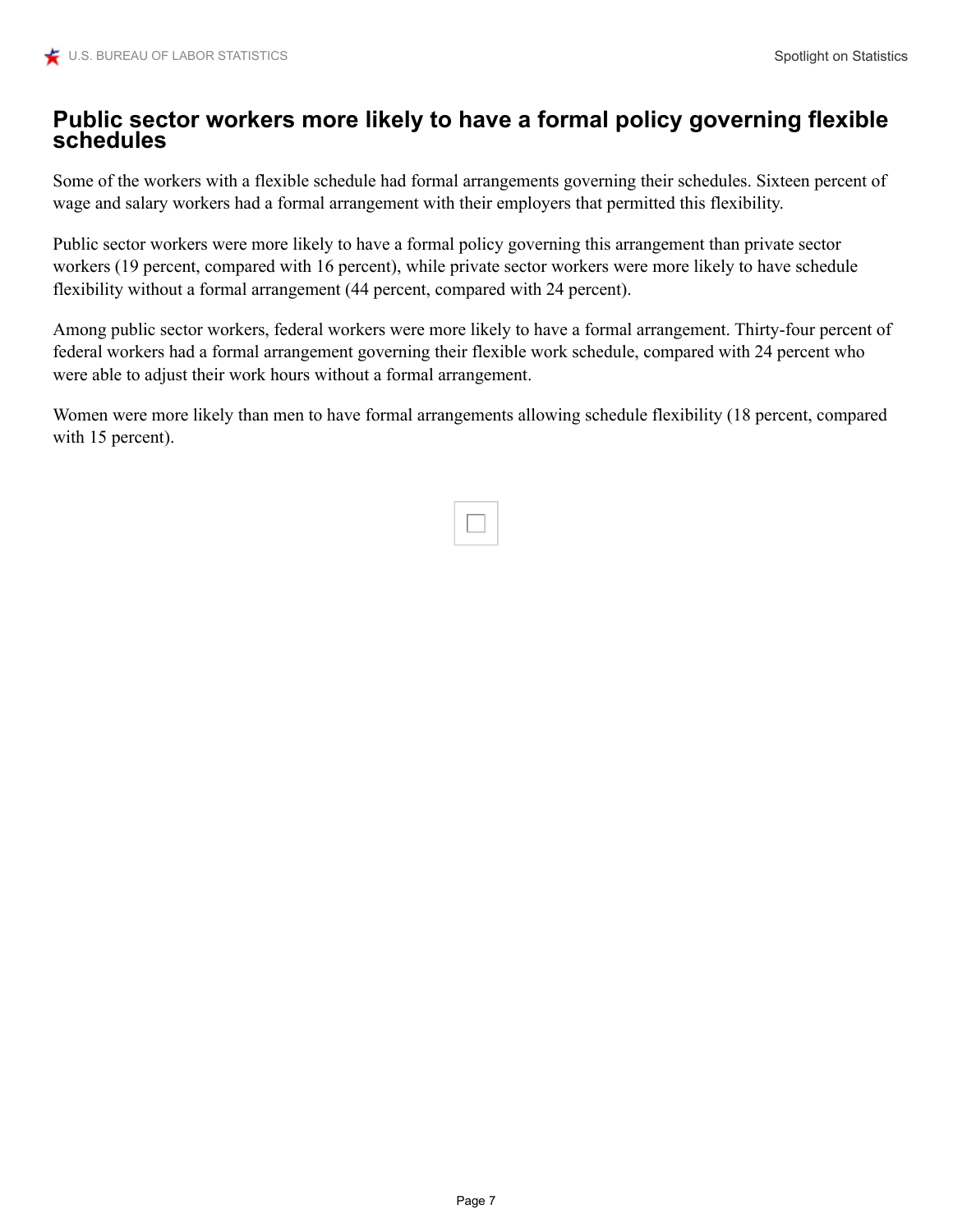#### **Most workers knew their schedule more than 4 weeks in advance**

Fifty-five percent of wage and salary workers knew their work schedule 4 weeks or more in advance, and 19 percent learned their work schedule less than one week in advance.

Men were more likely than women to learn their work schedule less than one week in advance—24 percent, compared with 14 percent. Women were more likely to know their schedule 4 weeks or more in advance (61 percent, compared with 50 percent).

Among wage and salary workers age 25 and over, thirty-one percent of workers with less than a high school diploma learned their work schedule less than one week in advance, compared with 14 percent of workers with a bachelor's degree and higher.

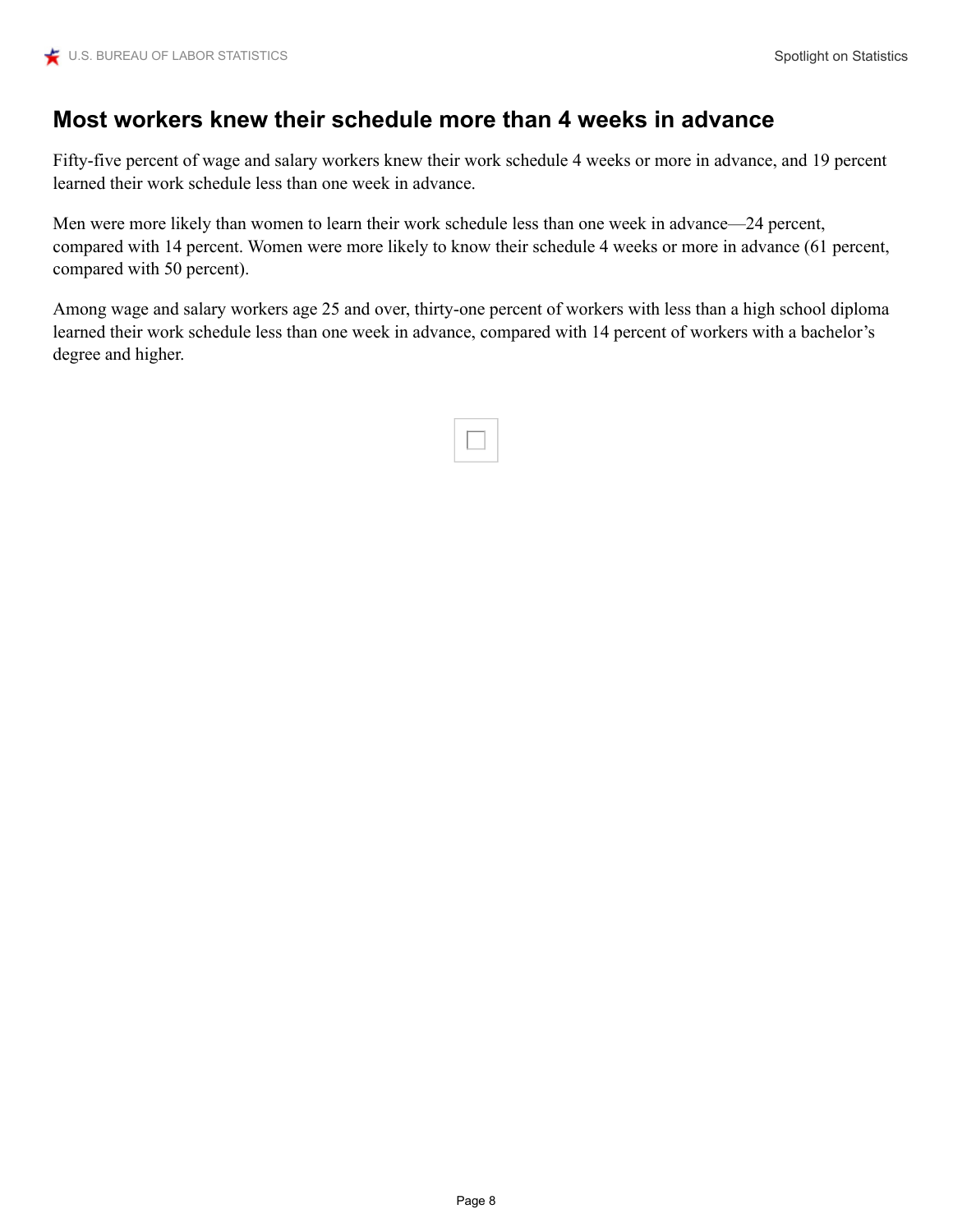# **Not everyone had a flexible schedule**

Some workers did not have flexible schedules and had no input into their work hours. Thirty-six percent of all wage and salary workers (51.3 million workers) did not have a flexible work schedule and had employers who decided their schedule without their input.

Sixty-five percent of wage and salary workers in production occupations (5.6 million workers) and 57 percent of wage and salary workers in construction and extraction occupations (3.3 million workers) did not have a flexible work schedule and had employers who decided their schedules.

In addition, advance knowledge of work schedules varied across occupations. Among all wage and salary workers, those in construction and extraction occupations (40 percent) and transportation and material moving occupations (33 percent) were the most likely to learn their work schedules less than one week in advance.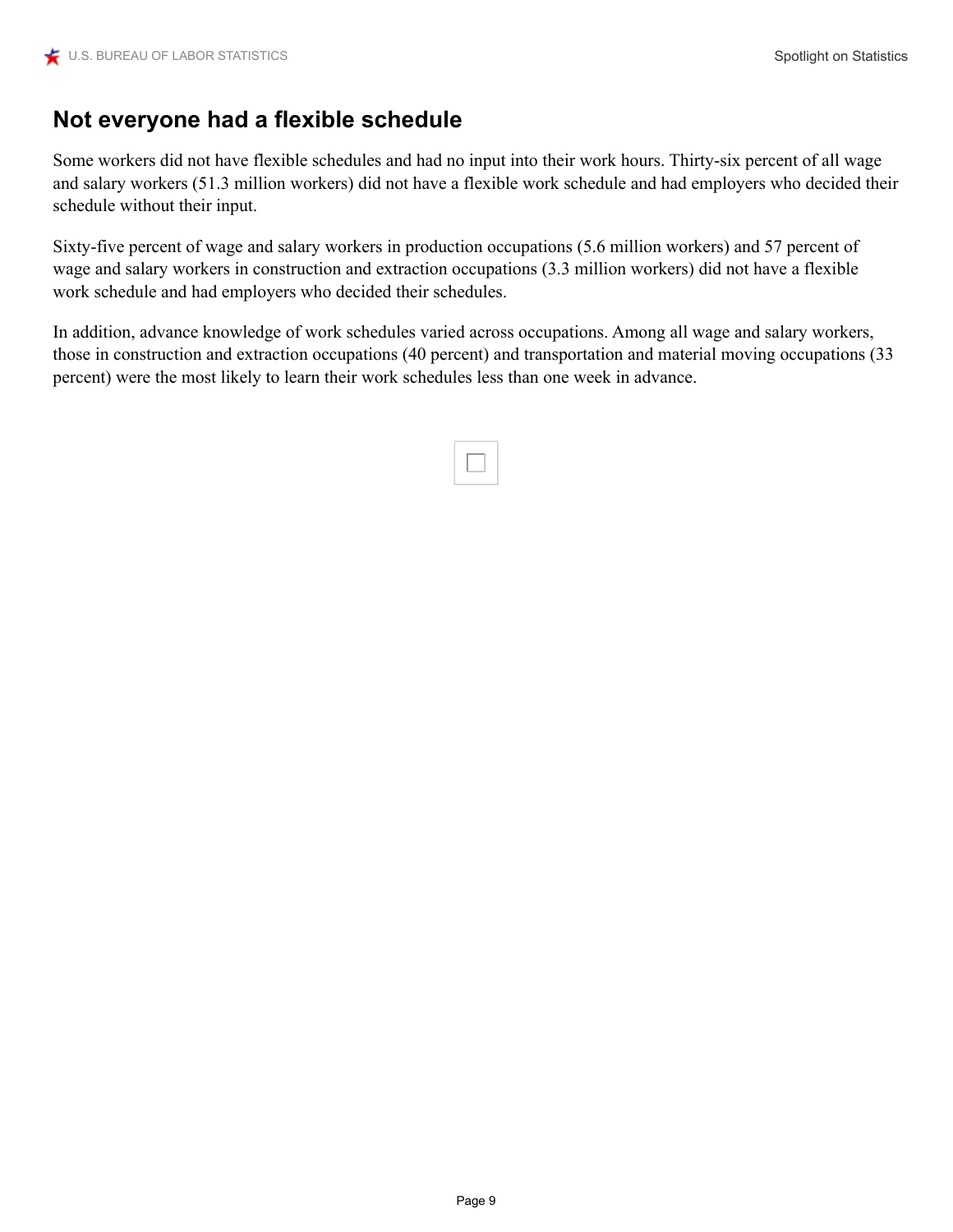#### **Short notice and lack of flexibility were more common for some occupations**

A relatively small number of workers had short notice, no flexibility in the hours they worked, and no input into their work schedules. Five percent of all wage and salary workers (7.4 million workers) learned their schedules less than a week in advance and had no schedule flexibility or input into their schedules. This included 24 percent of workers in construction and extraction occupations (1.4 million workers), 6 percent of workers in services occupations (1.4 million workers), and 13 percent of workers in transportation and material moving occupations (1.0 million workers).

Just one percent of workers in management, business, and financial operations occupations (227,000 workers) and 3 percent of workers in sales and related occupations (376,000 workers) had less than one week notice and no flexibility or input into their schedules, accounting for a small share of the 7.4 million workers with these restricted schedules.

Page 10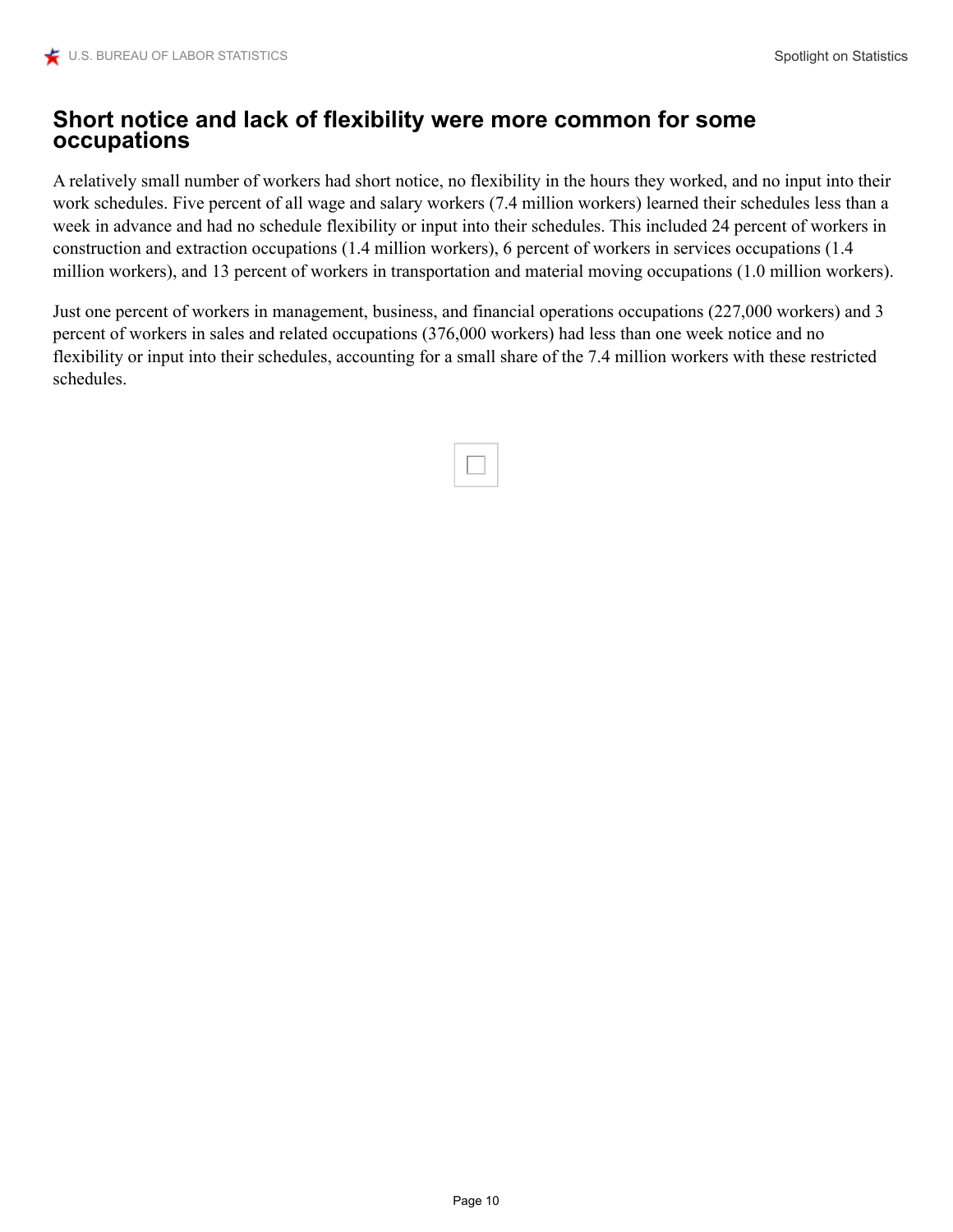# **Most workers worked a daytime schedule**

Eighty-four percent of wage and salary workers worked a regular daytime schedule in 2017-18. Men were slightly more likely than women to work non-daytime hours – 18 percent, compared with 15 percent.

Sixteen percent of workers usually worked a non-daytime schedule, including 6 percent of workers who worked evenings, and 4 percent who worked nights. The remaining 6 percent worked a rotating shift, a split shift, an irregular schedule, or some other schedule.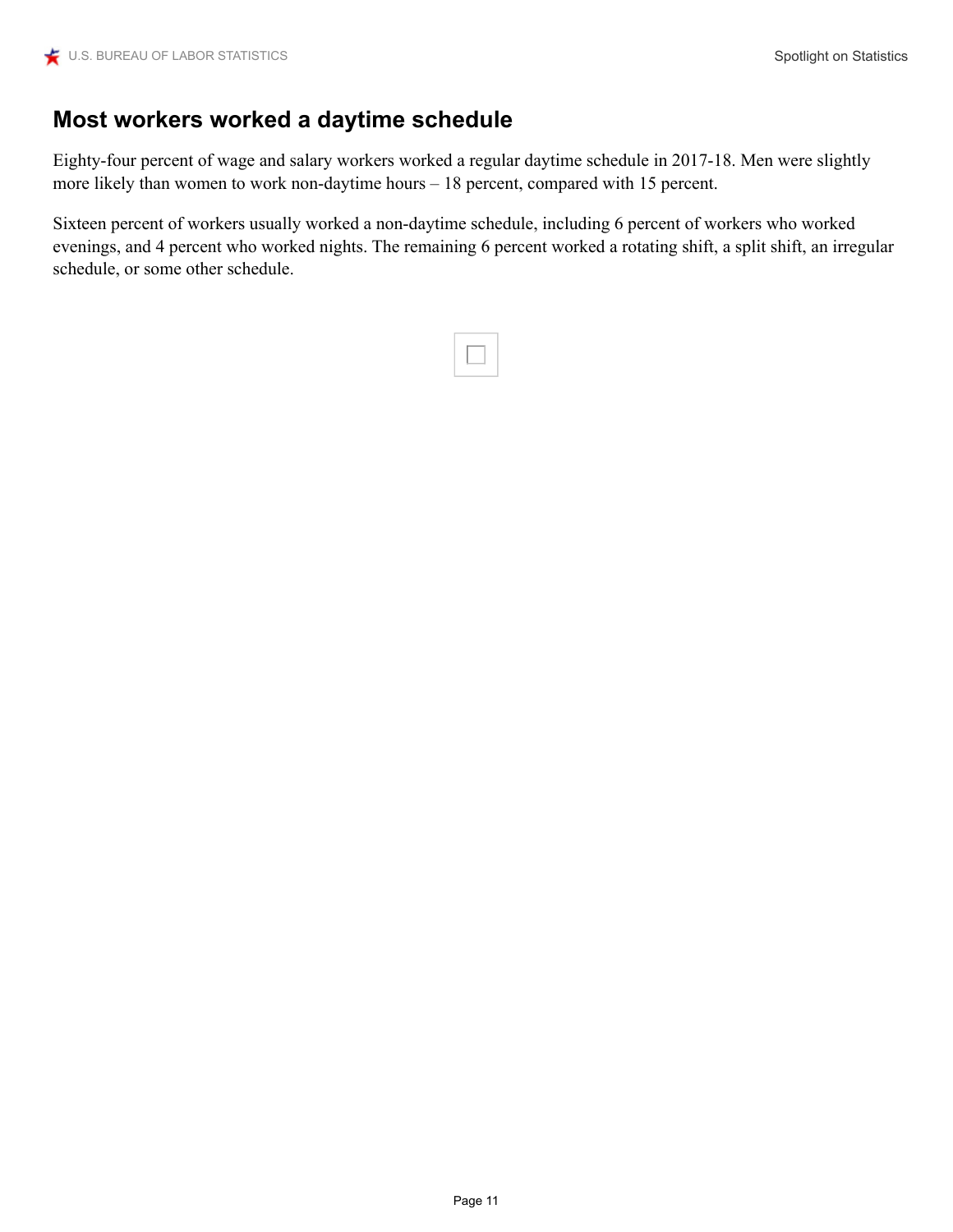#### **Workers in leisure and hospitality industries were more likely to work a nondaytime schedule**

Thirty-seven percent of workers in leisure and hospitality, 26 percent of workers in transportation and utilities, and 25 percent of workers in wholesale and retail trade worked non-daytime schedules – more than in other industries.

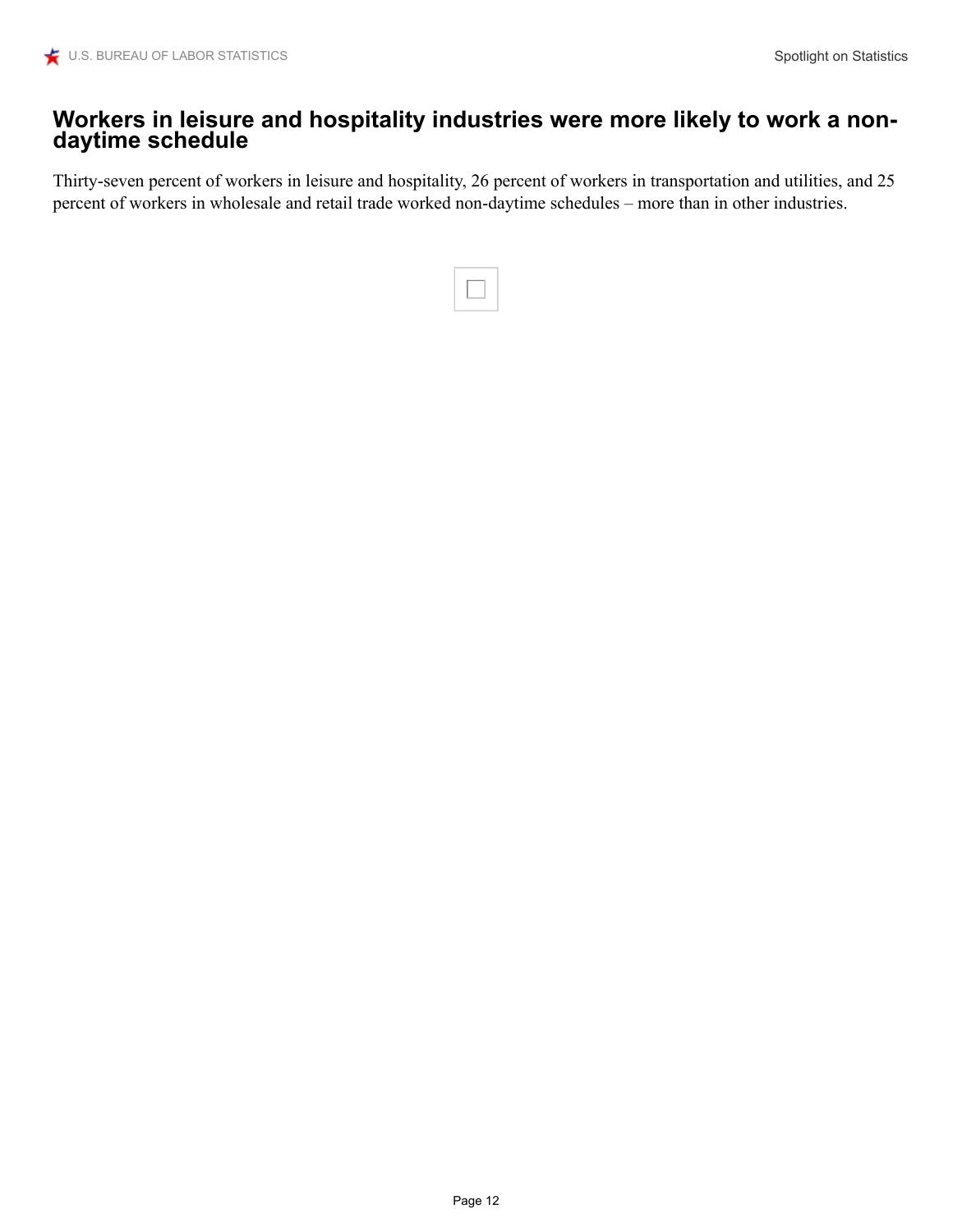# **Part-time workers were more likely to work a non-daytime schedule**

Among single-jobholders, part-time wage and salary workers were twice as likely to work a non-daytime schedule as were full-time workers (27 percent, compared with 14 percent). Among part-time workers, 14 percent worked an evening shift, 5 percent worked an irregular schedule, and 4 percent worked a night shift.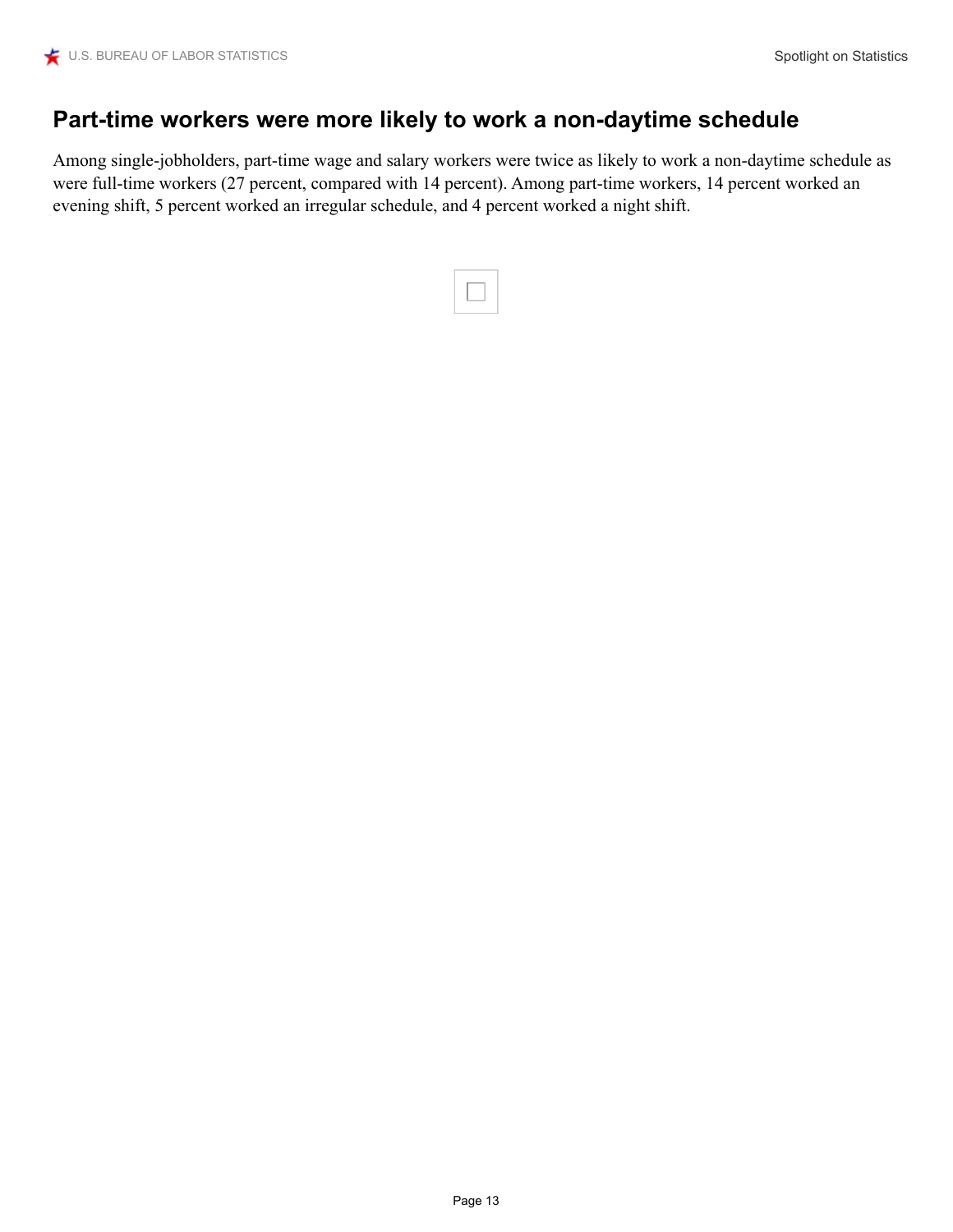# **Workers had different reasons for working a non-daytime schedule**

Among wage and salary workers who worked non-daytime hours, 39 percent did so because it was the nature of the job, 19 percent because of a personal preference, and 12 percent to allow time for school or another job. Women were twice as likely as men to work non-daytime hours because they allowed for better arrangements for their families (14 percent, compared with 7 percent).